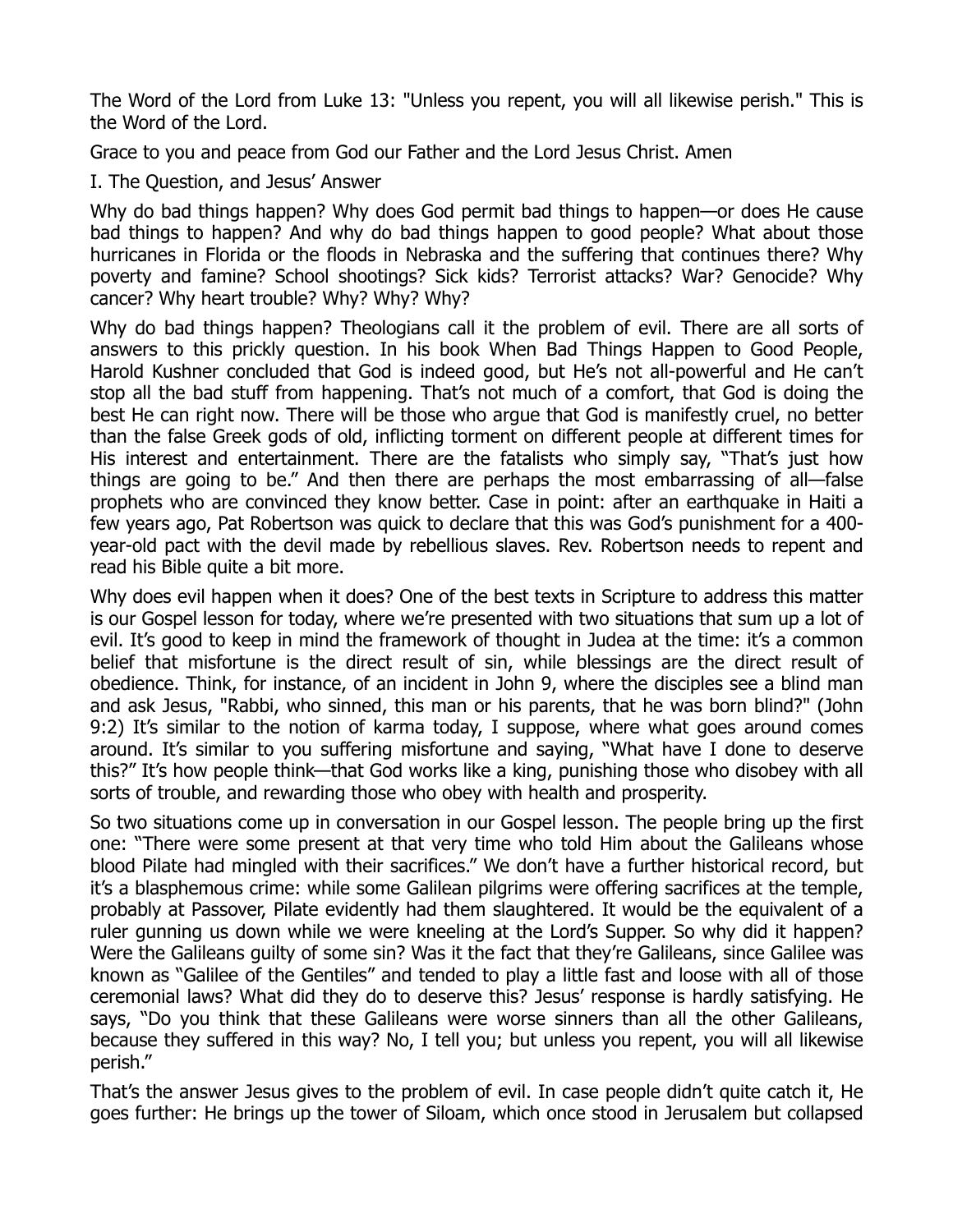and killed eighteen. Why them? Was it because they were more depraved than those around them? Hey, could it be because they were kind of snotty Judeans who looked down their noses at Galileans and thought they were better, so God taught them a lesson? Why did it happen—and happen to them? Here is what Jesus says: "Do you think that they were worse offenders than all the others who lived in Jerusalem? No, I tell you; but unless you repent, you will all likewise perish."

Again, that is how Jesus answers the problem of evil. To illustrate further, He tells them a parable: "A man had a fig tree planted in his vineyard, and he came seeking fruit on it and found none. And he said to the vinedresser, 'Look, for three years now I have come seeking fruit on this fig tree, and I find none. Cut it down. Why should it use up the ground?' And he answered him, 'Sir, let it alone this year also, until I dig around it and put on manure. Then if it should bear fruit next year, well and good; but if not, you can cut it down.'" In parables, a vineyard is code for Israel. The fig tree in the vineyard is supposed to be producing fruit, but it's not. It's taking up space, and it looks better suited for firewood. But the vinedresser pleads for more time, in the hope that the fig tree will change. The people of Judea, says Jesus, should be bearing good fruit for the Lord. If they do not, they will face judgment; but the Lord is mercifully providing more time for them to repent, lest they all likewise perish.

That is Jesus' answer to the problem of evil.

II. Not "Because," But "Repent"

If you find the Lord's answer a little unsatisfying or incomplete, there's a reason for it: Jesus doesn't answer the question. At least, not the way we'd like Him to. When we ask Why?, we're expecting a Because.

Jesus doesn't give a Because. He gives a Repent.

And because Jesus doesn't give a Because answer, we're not allowed to, either. When we try to explain why bad things happen and solve the problem of evil, we're saying more than God tells us. As Christians, we are bound to His Word, not what we think His Word ought to say.

To put it another way, the only questions we can ask are the ones He gives us the answers to.

But although Jesus didn't give a Because, He did give a Repent. That's a better answer than you might first think. So to prepare you for the bad things that do happen and will happen, I would bid you to keep the following three points in mind.

The first is the most difficult for us sinners to accept: because of our sin, we don't deserve any good from God at all. As we say in the confession of sins, we deserve God's "temporal and eternal punishment." Temporal and eternal punishment is not an occasional thing: it's an eternal, ongoing display of God's wrath. That is what we deserve for our sin. So when we get uptight and ask the unanswerable "why do bad things happen" to us, it may well be a signal that we've blasted by the more appropriate question: "Why does any good happen to us at all?"

It's a better question for two reasons. First, it recognizes the depth of our sinfulness. Second, the Lord makes that answer very clear: good things happen because God pours out all sorts of good on you for the sake of Jesus Christ. And, as the parable declares, He continues to work good throughout the world to give the fig tree more time to bear fruit—to give more people time to repent before Judgment Day.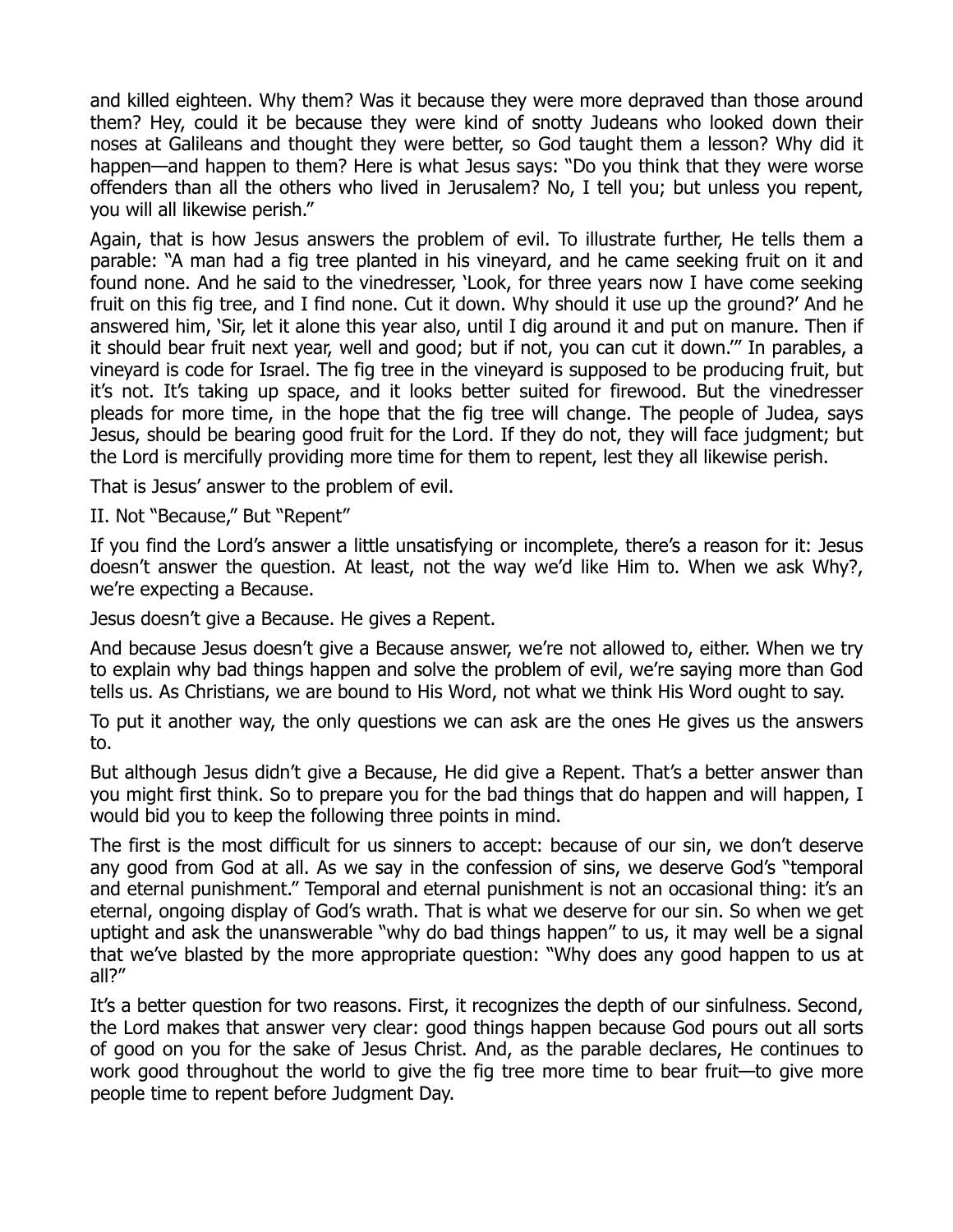Dear friends, I would encourage you daily to renew in your mind the truth that every good thing is an undeserved gift of God. The more we think we deserve things from God, the more we deny our sinfulness; and the more we will grow angry with God when we do not receive what we think we deserve. The depth of our original sin is far beyond our ability to contemplate, and it is a doctrine that many Christians dismiss, preferring instead to focus on the glory of God. But here is the question for such: how can you truly give God all the glory when you deny the magnitude of your sin and thus reserve some glory for yourself?

That is the first point: because of our sin, we don't deserve anything good at all. That's what makes Jesus' call to "Repent!" in our text such a blessing—although we deserve nothing good, He bids us to be forgiven and alive in Him. He offers His grace to us freely.

The second point is this: God treats us like children and keeps some things to Himself. Sooner or later, parents find themselves saying to their kids for the best of reasons, "I can't explain why right now. Just do what I say. You have to trust me." God says the same to us. He treats us like children—and with good reason: we are His children! He has made us His children for the sake of Jesus, and He assures us that He is "our Father, who art in heaven." He establishes the relationship between Him and us as parent/child. It could have been different: He could have made it a king/subject relationship. In that case, the answer to the problem of evil might well be, "Evil happens because I'm the King, and I'm going to do what I'm going to do. Who are you to question me?" But God doesn't deal with you in terms of tyrannical power, but in terms of fatherly mercy. And as a merciful Father, He says, "I've made you My own child, and I take care of My kids. You don't have all the answers, but you can be sure that I'm working all things for your good. I'm telling you: trust Me."

Which leads us to the third point to keep in mind. While you don't know why bad things happen, you do know that God is merciful. You know it because you know the Gospel. You know God is merciful because He makes the Gospel crystal clear: He points you to the cross and says, "That's My Son, dying on the cross, in your place, receiving the due penalty for your sin. At the cross, you see me working for sure, and you don't have to wonder what's going on because I tell you." You can't know for sure what God is up to in what you see from day to day, in both good and bad. But you do know for sure that Christ has died for you. And if your heavenly Father has paid such a price to make you His own beloved child, He will not forsake you now. That you know, no matter what bad things happen. He will deliver you, because He is faithful and He is merciful.

There are some other times and places where you know exactly what God is up to, because He tells you once again. One is your baptism, where He made you His child. That's why you remember your baptism daily in the face of temptation and affliction, because it is your assurance that you are God's beloved child, that you have a merciful Father in heaven who will deliver you. Another place and time is Holy Absolution: for no matter what else is happening around you, the Lord declares, "I forgive you. You are Mine." Third, of course, is His Holy Supper: there you know that the Lord is present with His body and blood for the forgiveness of sins. In the midst of all the bad and uncertainty of the world, you are not forsaken: the Lord comes to you to give you life.

That is what the Lord gives us as His answer to the problem of evil. That is why Jesus bids us to repent, lest we perish, in our Gospel lesson. Repentance is not some cruel exercise we must follow in order to grovel for some good at Jesus' feet. It is a gift of God to us. It is the Lord calling us from sin— and the death that sin brings—to grace and life in Him. When met with evil, sinners will be tempted to ask, "What have I done to deserve this?" and then grow